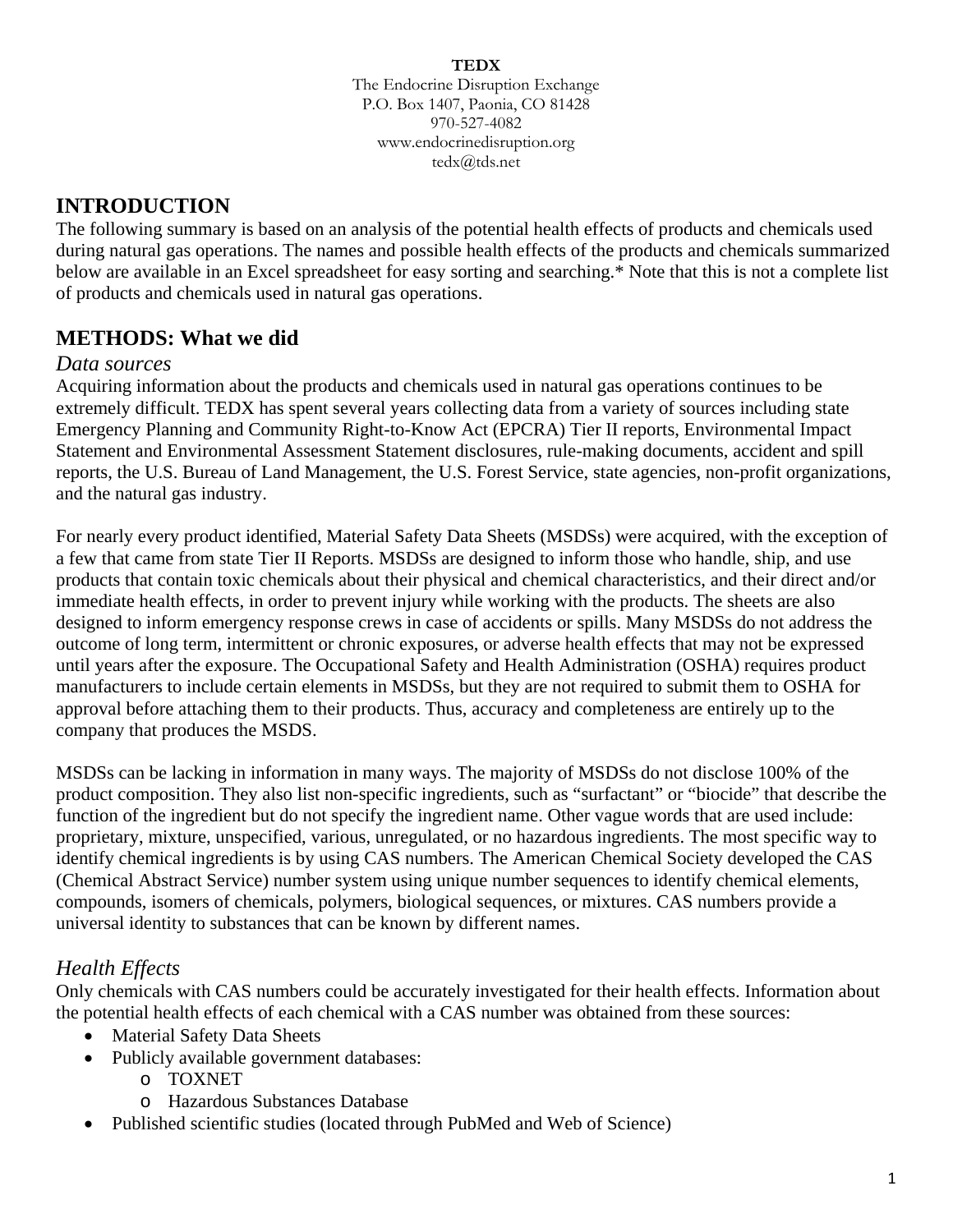Information was often limited because of the lack of published research on many products, including industry laboratory studies submitted to EPA for registration but classified as confidential business information.

Health effect data were organized into 14 health categories, focusing on the main organs and systems that are identified on MSDSs, government toxicological reports, and in the medical literature. The categories encompass all seven priority health conditions identified by the Agency for Toxic Substances and Disease Registry. For our summary analysis we subsumed developmental and reproductive health effects under the category for endocrine disruption, resulting in 12 categories. The 12 health effect categories are: skin, eye and sensory organ; respiratory; gastrointestinal and liver; brain and nervous system; immune; kidney; cardiovascular and blood; cancer; mutagenic; endocrine disruption; other; and ecological effects.

# *Data Analysis*

The products, the chemicals they contain, and their health effects were entered into an Excel spreadsheet. We also entered data indicating what percentage of each product was disclosed in the MSDS. Then, using only the chemicals that had a CAS number, we produced a profile based on how many chemicals showed evidence of potential health effects in each of the 12 categories. We also created separate profiles for the water soluble chemicals and volatile chemicals.

# **RESULTS: What we learned**

### *Product composition disclosure*

Products may contain more than one chemical, and a given chemical may occur in more than one product. Our spreadsheet currently contains 980 products. For 421 of the 980 products (43%), less than 1% of the total composition of the product was reported on the MSDS (Figure 1). Less than 50% of the composition was reported for 136 products (14%), and between 51% and 95% of the composition was reported for 291 (30%) of the products. Only 133 products (14%) had information on more than 95% of their full composition.



For each product, we totaled the number of health effects of the chemicals in that product. Figure 2 shows that 10% of the products had no health effects, while 90% had at least one potential health effect. Nearly half of the products (47%) contained one or more chemicals considered to be endocrine disruptors, which are chemicals that interfere with the endocrine system, including development and reproduction.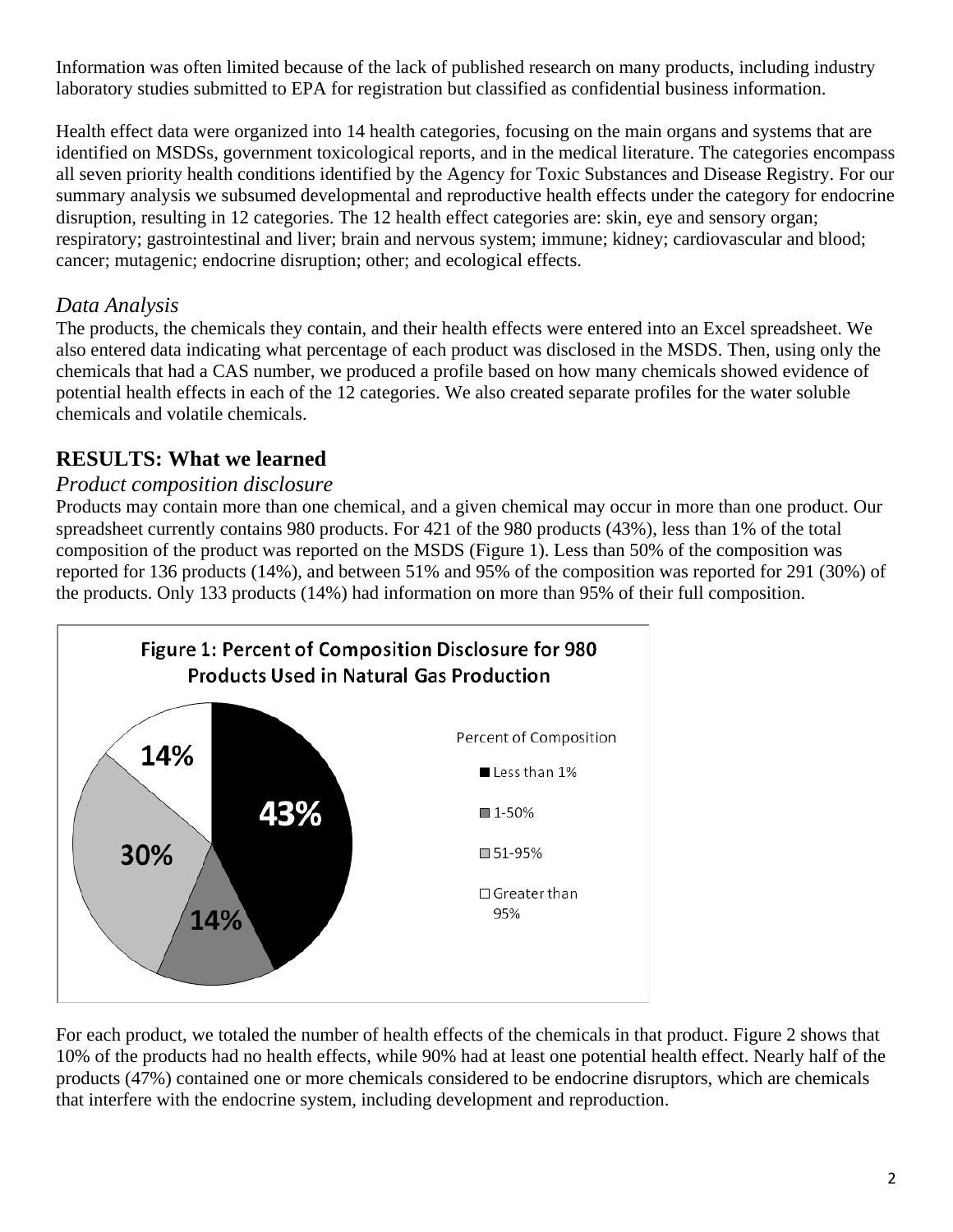

# *Chemical summary*

In the 980 products identified above, there were a total of 649 chemicals. Specific chemical names and CAS numbers could not be determined for 286 (44%) of the chemicals, therefore, the health effects summary is based on the remaining 362 chemicals with CAS numbers. Figure 3 shows percentages of the 362 chemicals that were found to be associated with effects in each of the 12 health effect categories. Note that many chemicals have health effects in more than one category. Over 78% of the chemicals are associated with skin, eye or sensory organ effects, respiratory effects and gastrointestinal or liver effects. The brain and nervous system can be harmed by 55% of the chemicals. These four health effect categories (on the left side of the figure) are likely to appear immediately or soon after exposure. They include symptoms such as burning eyes, rashes, coughs, sore throats, asthma-like effects, nausea, vomiting, headaches, dizziness, tremors, and convulsions. Other effects, including cancer, organ damage, and harm to the endocrine system, may not appear for months or years later. Between 22% and 47% of the chemicals were associated with these possibly longer-term health effects. Fortyeight percent of the chemicals have health effects in the category labeled 'Other'. The 'Other' category includes such effects as changes in weight, or effects on teeth or bones, for example, but the most often cited effect in this category is the ability of the chemical to cause death.

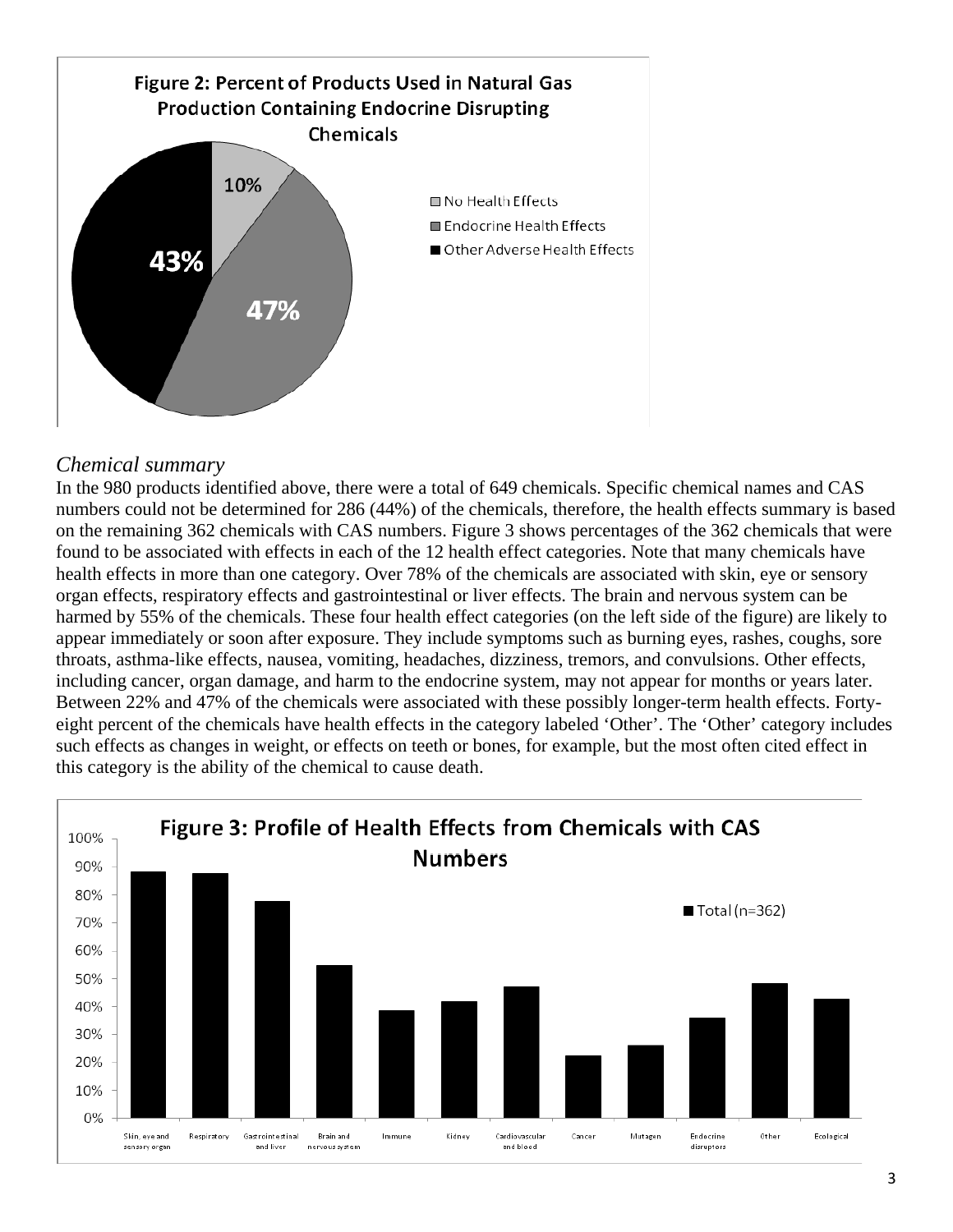Figure 4 breaks out the health effects by pathway of exposure. A total of 210 chemicals (58%) are water soluble while 131 chemicals (36%) are volatile; in other words, they can become airborne. Of these volatile chemicals over 93% can harm the eyes, skin, sensory organs, respiratory tract, gastrointestinal tract or liver. Compared with the soluble chemicals, far more of these chemicals (86%) can cause harm to the brain and nervous system. Seventy-two percent of the volatile chemicals can harm the cardiovascular system and blood, and 66% can harm the kidneys. Overall, the volatile chemicals produce a different profile with higher percentages than the water soluble chemicals. Because they can be inhaled, swallowed, and also reach the skin, the potential for exposure to volatile chemicals is greater.



Appendix A provides a list of the chemicals with CAS numbers found in the highest number of products and their associated number of health effects, to assist in prioritizing the chemicals to be monitored.

# **DISCUSSION: What we have to say about it**

Clearly, many of the products and chemicals used by the natural gas industry are not benign. As the industry continues to expand and tap into additional natural gas formations, the list of products will grow. New products and chemicals continue to be introduced into the market as a result of increasing competition among those who manufacture and sell products; and product specialization to address the geology and varying geochemical conditions of natural gas formations.

Without full knowledge of what products and chemicals are being used, it is extremely difficult to know what air and water quality tests to conduct. Appendix A displays the chemicals that appear in the highest number of products, along with the number of health effects of each chemical. Although this does not necessarily equate to the most frequently used chemicals at any given time or location, it can provide some guidance in developing air and water quality monitoring protocols. Regular air and water quality monitoring in and around natural gas development should become standard procedure that includes baseline monitoring prior to new wells being developed. For those living near natural gas development, measurable changes in air quality will take place well before changes in drinking water quality. In addition to the chemicals introduced during drilling and fracturing, air quality monitoring should target the numerous volatile, naturally occurring, toxic chemicals found underground that may also be released during the process.

Of note is that 47% of the products have the potential to affect the endocrine system, including human and wildlife development and reproduction. The endocrine system is the exquisitely balanced system of glands and hormones that regulates such vital functions as body growth, response to stress, sexual development and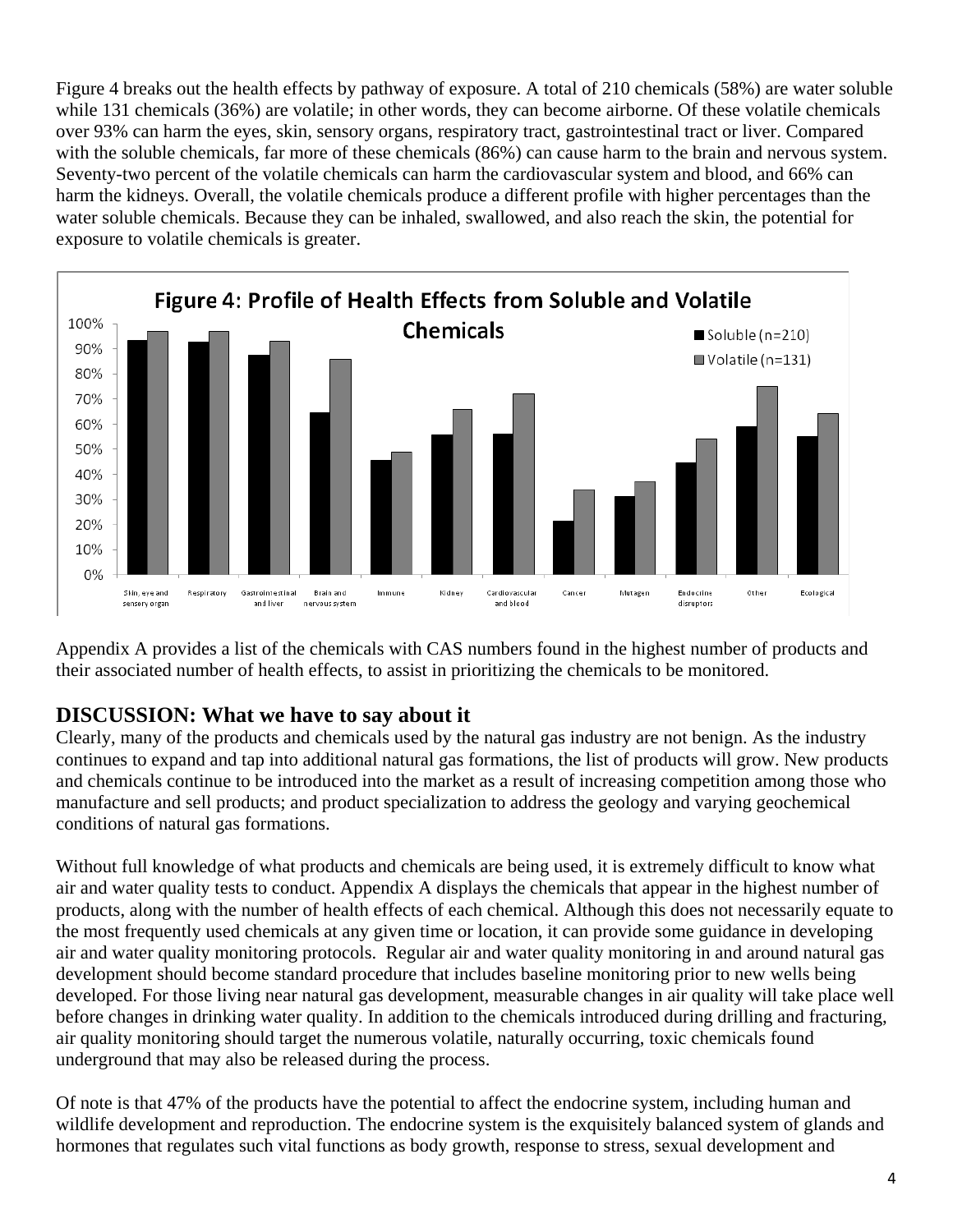behavior, production and use of insulin, rate of metabolism, intelligence and behavior, and the ability to reproduce. The endocrine system operates at very low concentrations of hormones, often in parts-per-billion or less, making it susceptible to very low levels of exposure, which can impact organisms and their offspring, including humans. Prenatal exposure should especially be avoided. Endocrine disrupting effects include reduced sperm production, infertility, hormone imbalances, effects on the thyroid, adrenals, pituitary, and more. Effects like these might not be seen for months or years and would be difficult to trace back to exposure to gas industry chemicals.

For over seven years, environmental and public health advocates have called for full product disclosure of drilling and fracking chemicals. After a nurse became critically ill while attending a laborer involved in a fracking accident, and the attending physicians could not find out what she was exposed to, the real urgency for full disclosure became apparent. In 2008 Colorado passed a rule (the first of its kind) that upon request through the Colorado Oil and Gas Conservation Commission, operators must disclose product ingredients to victims or their physicians in case of an accident. Unfortunately, the response to such a request could take several days, long after it could be of any assistance for emergency diagnosis and treatment. In 2010, Wyoming became the first state to require publicly available disclosure of chemicals in fracking products, including the volumes or quantity of chemicals used. Already Wyoming is receiving requests for proprietary status which would prevent public disclosure of a number of fracking products.

These efforts are a good start, but there is much more information that needs to be disclosed fully and publicly. Each drilling and fracturing event is custom-designed depending on the geology, depth and resources available. The chemicals and products used and the amounts or volumes used can differ from well to well. Complete records for each well must be kept for an accurate accounting of what is being introduced into watersheds, air, and soil. This information should include the exact location of the well; the complete composition of the fluids injected underground, including the complete formulation, weight and volume of every product and chemical used; the depths and pressures at which material/mixtures were injected; the amount and composition of the recovered liquids; and their disposal method and location.

However, while the drilling and fracking contractors can be required to tell everything they know about a product, they largely rely on MSDSs from the product manufacturers. As our analysis indicates, many MSDSs provide information on only a fraction of the full product ingredients. There will not be true full disclosure until the *product manufacturers* divulge 100% of the chemical ingredients in their products. It is time for those charged with protecting public health and the environment to demand full disclosure directly from the natural gas products industry. Additionally, responsible drilling and fracking companies should be insisting on safer products from their suppliers to protect the health of their employees and reduce their liability. Most importantly, the industry needs to assure its drilling and fracking fluids and toxic byproducts are retained in closed-loop production systems that prevent the release of any toxic chemicals into the ambient environment.

For a more in-depth discussion of these issues, read our manuscript "Natural Gas Operations from a Public Health Perspective" accepted for publication in the *International Journal of Human and Ecological Risk Assessment*.

\*To download the database of products, chemicals and health effects in an Excel spreadsheet; a PDF of this Summary Statement; and our manuscript "Natural Gas Operations from a Public Health Perspective" go to http://www.endocrinedisruption.com/chemicals.multistate.php.